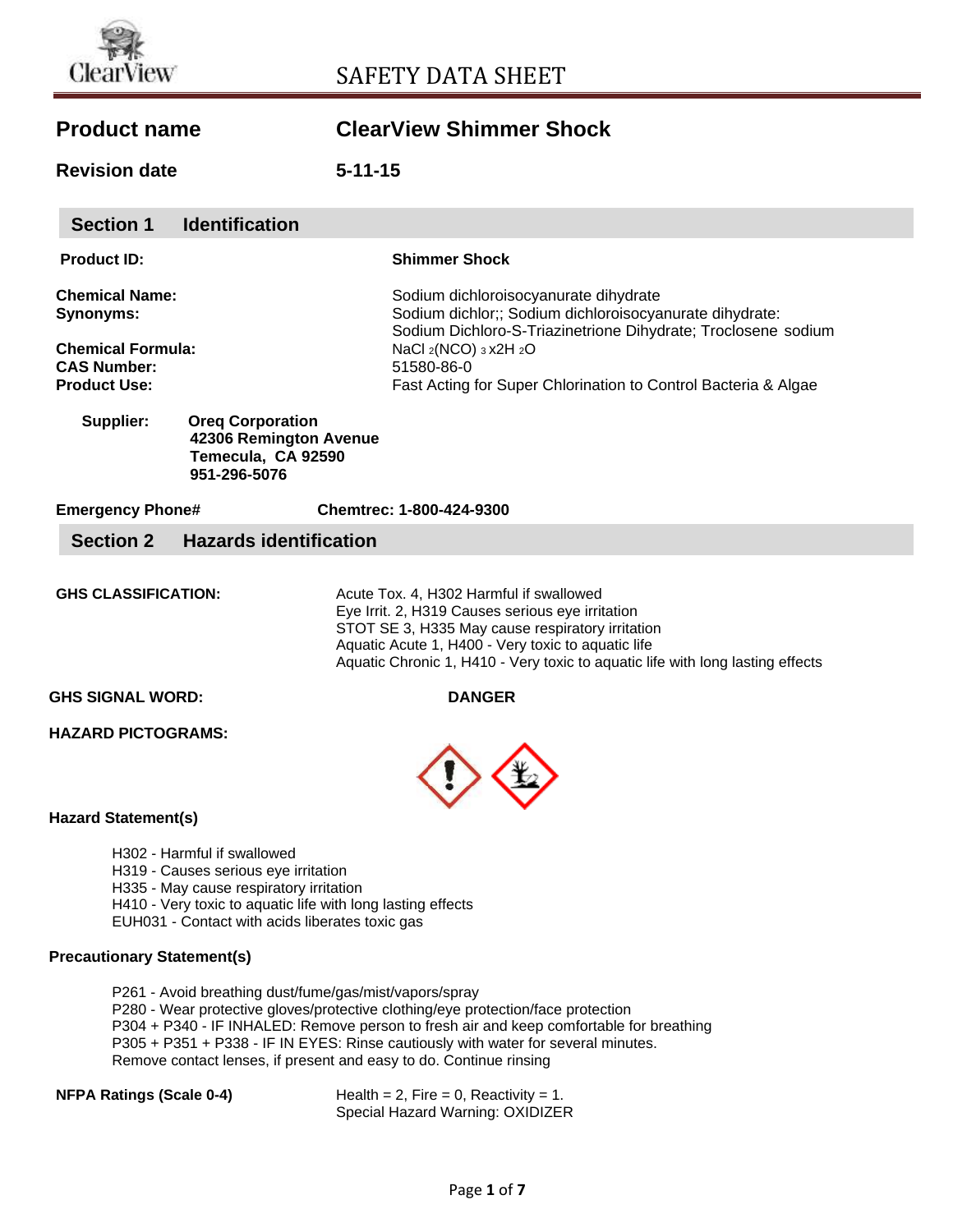

# **Product name ClearView Shimmer Shock**

**Revision date 5-11-15**

### **Section 3 Composition / Information on ingredients**

| <b>Components</b>    | Weight % | Index No.     | EC No.    | <b>EU Classification</b>                     |
|----------------------|----------|---------------|-----------|----------------------------------------------|
| SODIUM DICHLOROISO   | 99-100   | #613-030-01-7 | 220-767-7 | Acute Tox. 4 H302                            |
| CYANURATE, DIHYDRATE |          |               |           | Eye Irrit. 2 H319                            |
| 51580-86-0           |          |               |           | STOT SE 3 H335                               |
|                      |          |               |           | Aquatic Acute 1 H400                         |
|                      |          |               |           | Aquatic Chronic 1 H410                       |
|                      |          |               |           | EUH031 (In Accordance with CLP1272/2008)     |
|                      |          |               |           |                                              |
|                      |          |               |           | R31                                          |
|                      |          |               |           | Xi; R36/37                                   |
|                      |          |               |           | Xn; R22                                      |
|                      |          |               |           | N; R50/53 (in accordance with DSD67/548/EEC) |
| SODIUM CHLORIDE      | $0 - 1$  |               | 231-593-8 | None                                         |
| 7647-14-5            |          |               |           |                                              |

### **Section 4 First - aid measures**

**Eye contact** Holding the eyelids apart, flush eyes promptly with copious flowing water for at least 20 minutes. Get medical attention immediately.

- **Skin contact** Take off contaminated clothing. Rinse skin immediately with plenty of water for 15-20 minutes. Call a poison control center or doctor for treatment advice. Get medical attention immediately.
- **Inhalation** In case of inhalation, remove person to fresh air. Keep him quiet and warm. Apply artificial respiration if necessary and get medical attention immediately.

**Ingestion** If swallowed, wash mouth thoroughly with plenty of water. Get medical attention immediately. -------------------------------------------------------------------------------------

NOTE: Never give an unconscious person anything to drink

### -------------------------------------------------------------------------------------- **Most important symptoms and effects, acute or delayed**

| - Ocular                                            | Severe irritation and/or burns can occur following eye exposure. Contact may cause impairment<br>of vision and corneal damage.                                                                                                                                                                                                                                    |
|-----------------------------------------------------|-------------------------------------------------------------------------------------------------------------------------------------------------------------------------------------------------------------------------------------------------------------------------------------------------------------------------------------------------------------------|
| - Dermal                                            | Dermal exposure can cause severe irritation and/or burns characterized by redness, swelling and scab<br>formation. Prolonged skin exposure may cause permanent damage.                                                                                                                                                                                            |
| - Inhalation                                        | Irritating to the nose, mouth, throat and lungs. It may also cause burns to the respiratory tract with the<br>production of lung edema that can result in shortness of breath, wheezing, choking, chest pain, and<br>impairment of lung function. Inhalation of high concentrations can result in permanent lung damage from<br>the corrosive action to the lung. |
| - Ingestion                                         | Irritation and/or burns can occur to the entire gastrointestinal tract, including the stomach and intestines,<br>characterized by nausea, vomiting, diarrhea, abdominal pain, bleeding and/or tissue ulceration. Ingestion<br>causes severe damage to the gastrointestinal tract with the potential to cause perforation.                                         |
| Notes to the physician                              | No specific antidote.<br>Treat symptomatically and supportively.<br>In case of ingestion DO NOT induce vomiting.<br>Probable mucosal damage may contraindicate the use of gastric lavage.                                                                                                                                                                         |
| <b>Medical conditions</b><br>aggravated by exposure | Asthma, respiratory and cardiovascular disease.                                                                                                                                                                                                                                                                                                                   |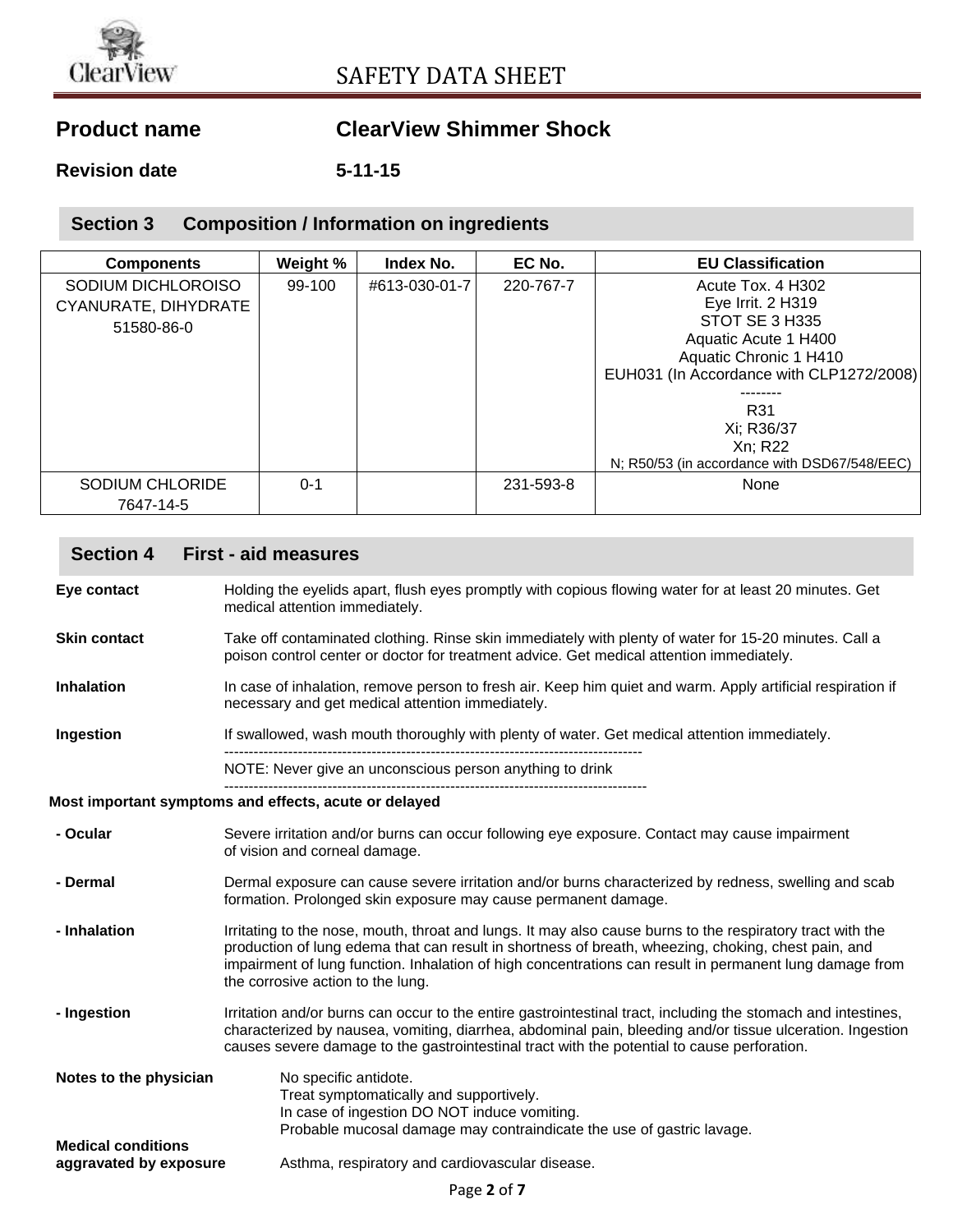

|  |  | <b>Product name</b> |
|--|--|---------------------|
|--|--|---------------------|

# **ClearView Shimmer Shock**

**Revision date 5-11-15**

| <b>Section 5</b><br>Fire - fighting measures |                                                                                                                                                                                                                                                                                                                                                         |
|----------------------------------------------|---------------------------------------------------------------------------------------------------------------------------------------------------------------------------------------------------------------------------------------------------------------------------------------------------------------------------------------------------------|
| <b>Suitable Extinguishing Media:</b>         | Water                                                                                                                                                                                                                                                                                                                                                   |
|                                              | Extinguishing Media Not To Be Used: Do not use dry chemical extinguisher containing ammonia compounds.                                                                                                                                                                                                                                                  |
|                                              | Unusual Fire and Explosion Hazards: When heated to decomposition, may release poisonous and corrosive fumes of<br>nitrogen trichloride, chlorine and CO.                                                                                                                                                                                                |
| <b>Fire Fighting Procedure:</b>              | Cool containers with water spray. Fire fighters should wear full protective clothing<br>and self-contained breathing apparatus (SCBA) in positive pressure mode.<br>On small fires, use water spray or fog. On large fires, use heavy deluge or fog<br>streams. Flooding amounts of water may be required before extinguishment<br>can be accomplished. |
|                                              |                                                                                                                                                                                                                                                                                                                                                         |

### **Section 6 Accidental release measures**

| <b>Personal precautions</b>                     | For small spills in a well-ventilated areas, wear a NIOSH approved half-face or full<br>face tight fitting respirator or a loose fitting powered air purifying respirator<br>equipped with chlorine cartridges. Chemical goggles should be worn when using a<br>half-face respirator. In addition to respiratory protection, wear coveralls, chemical<br>resistant gloves, chemical resistant footwear; and chemical resistant headgear for<br>overhead exposure. For clean-up of large spills, or small dry spills in confined<br>areas, wear full-face respirator with chlorine cartridges or a positive pressure<br>supplied air respirator. Additionally, body protection should be impervious clothing<br>covering entire body to prevent personal contact with material. CAUTION -<br>Protection concerns must also address the following: If this material becomes<br>damp/wet or contaminated in a container, the formation of nitrogen trichloride gas<br>may occur and an explosive condition may exist. |
|-------------------------------------------------|--------------------------------------------------------------------------------------------------------------------------------------------------------------------------------------------------------------------------------------------------------------------------------------------------------------------------------------------------------------------------------------------------------------------------------------------------------------------------------------------------------------------------------------------------------------------------------------------------------------------------------------------------------------------------------------------------------------------------------------------------------------------------------------------------------------------------------------------------------------------------------------------------------------------------------------------------------------------------------------------------------------------|
| Methods for cleaning up                         | Hazardous concentrations in air may be found in local spill area and immediately<br>downwind. If spill material is still dry, do not put water directly on this product as a<br>gas evolution may occur.                                                                                                                                                                                                                                                                                                                                                                                                                                                                                                                                                                                                                                                                                                                                                                                                           |
| <b>Environmental precautions</b>                |                                                                                                                                                                                                                                                                                                                                                                                                                                                                                                                                                                                                                                                                                                                                                                                                                                                                                                                                                                                                                    |
| - Soil                                          | Do not contaminate spill material with any organic materials, ammonia, ammonium<br>salts or urea. Clean up all spill material with clean, dry dedicated equipment and<br>place in a clean dry container.                                                                                                                                                                                                                                                                                                                                                                                                                                                                                                                                                                                                                                                                                                                                                                                                           |
| - Water                                         | This material is heavier than and soluble in water. Stop flow of material into water<br>as soon as possible. Begin monitoring for available chlorine and pH immediately.                                                                                                                                                                                                                                                                                                                                                                                                                                                                                                                                                                                                                                                                                                                                                                                                                                           |
| - Air                                           | Vapors may be suppressed by the use of water fog.                                                                                                                                                                                                                                                                                                                                                                                                                                                                                                                                                                                                                                                                                                                                                                                                                                                                                                                                                                  |
| <b>Section 7</b><br><b>Handling and storage</b> |                                                                                                                                                                                                                                                                                                                                                                                                                                                                                                                                                                                                                                                                                                                                                                                                                                                                                                                                                                                                                    |
| <b>Handling</b>                                 | Do not take internally. Avoid contact with skin, eyes, and clothing. Upon contact<br>with skin or eyes, wash off with water.                                                                                                                                                                                                                                                                                                                                                                                                                                                                                                                                                                                                                                                                                                                                                                                                                                                                                       |
| <b>Storage</b>                                  | Store in a dry, cool, well-ventilated area. away from incompatible materials (see<br>"materials to avoid"). Do not store at temperatures above 60°C/140°F. Product<br>has an indefinite shelf-life limitation.                                                                                                                                                                                                                                                                                                                                                                                                                                                                                                                                                                                                                                                                                                                                                                                                     |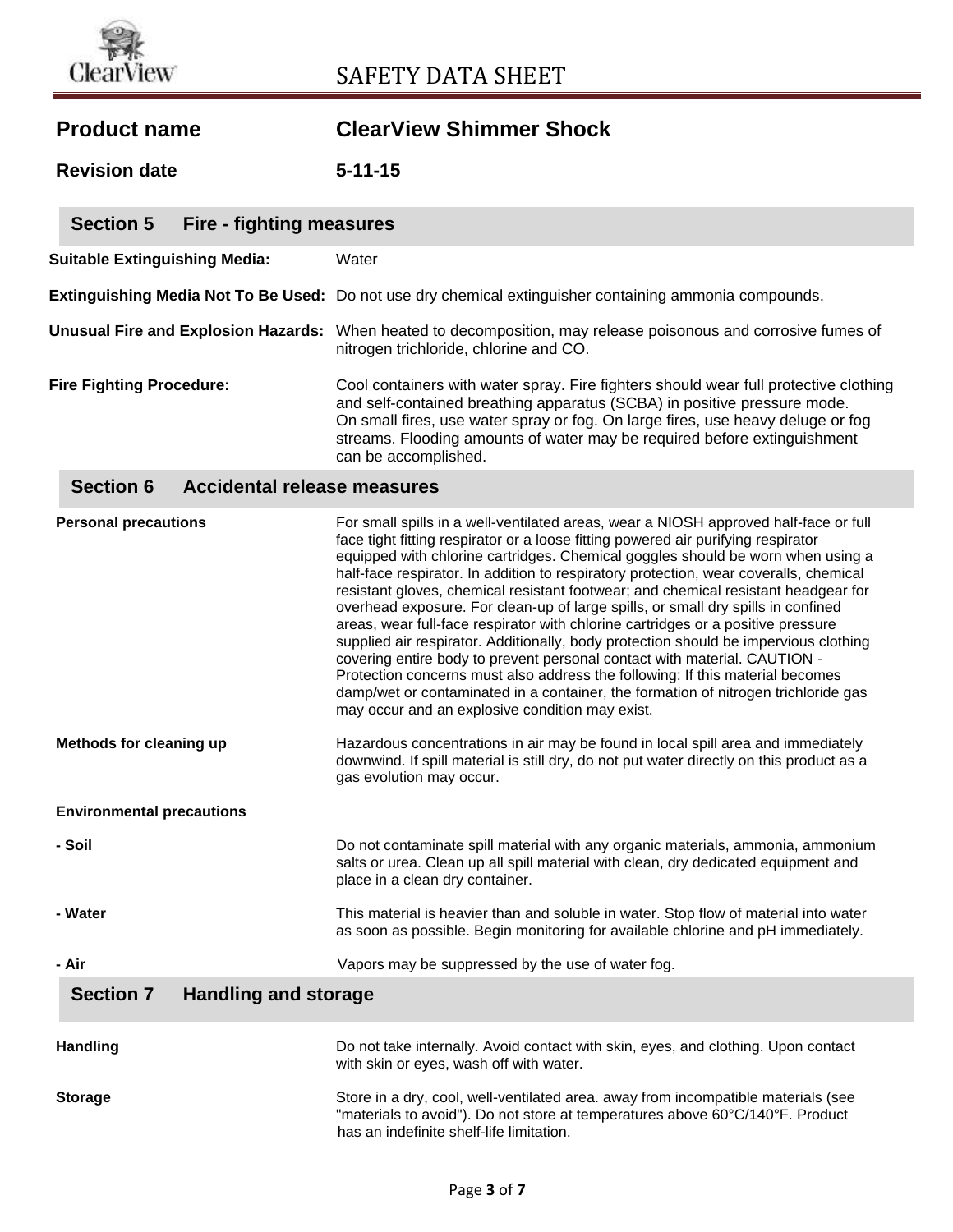

# **Product name ClearView Shimmer Shock**

**Revision date 5-11-15**

## **Section 8 Exposure controls / personal protection**

### **Exposure Limits:**

| <b>COMPONENTS</b>                                               | <b>ACGIH-TLV Data</b>                                                                                                                                                                              | <b>OSHA (PEL) Data</b> |
|-----------------------------------------------------------------|----------------------------------------------------------------------------------------------------------------------------------------------------------------------------------------------------|------------------------|
| SODIUM DICHLOROISO CYANURATE,<br><b>DIHYDRATE</b><br>51580-86-0 | Not determined                                                                                                                                                                                     | Not determined         |
| <b>SODIUM CHLORIDE</b><br>7647-14-5                             | Not determined                                                                                                                                                                                     | Not determined         |
| <b>Ventilation requirements</b>                                 | Use local exhaust ventilation to minimize dust and chlorine levels where industrial<br>use occurs. Otherwise, ensure good general ventilation.                                                     |                        |
| Personal protective equipment:                                  |                                                                                                                                                                                                    |                        |
| - Respiratory protection                                        | When dusty conditions are encountered, wear a NIOSH/OSHA full-face respirator<br>with chlorine cartridges for protection againts chlorine gas and dust/mist pre-filter.                            |                        |
| - Hand protection                                               | Neoprene gloves (0.67 mm)                                                                                                                                                                          |                        |
| - Eye protection                                                | Use chemical safety glasses to avoid eye contact.<br>Where industrial use occurs, chemical goggles may be required.                                                                                |                        |
| - Skin and body protection                                      | Impervious body covering clothes, boots and neoprene apron.                                                                                                                                        |                        |
| Hygiene measures                                                | Do not eat, smoke or drink where material is handled, processed or stored. Wash hands<br>thoroughly after handling and before eating or smoking. Safety shower and eye bath<br>should be provided. |                        |

## **Section 9 Physical and chemical properties**

| Appearance<br>Odor                | White granules or tablet-form product<br>Mild chlorine-like                   |
|-----------------------------------|-------------------------------------------------------------------------------|
| <b>Odor threshold</b>             | Not determined                                                                |
| рH                                | Not determined                                                                |
| Melting point/range               | Not applicable                                                                |
| <b>Boiling point/range</b>        | Not applicable                                                                |
| <b>Flash point</b>                | Not applicable                                                                |
| Evaporation rate (ether=1)        | Not applicable under standard conditions                                      |
| Flammability (solid, gas)         | Not determined                                                                |
| <b>Flammable/Explosion limits</b> | Not determined                                                                |
| Vapor pressure                    | Not applicable under standard conditions                                      |
| Vapor density                     | Not applicable under standard conditions                                      |
| <b>Relative density</b>           | tap density= $0.974$ g/mL                                                     |
|                                   | pour density= 1.083 g/mL                                                      |
| Solubility:                       |                                                                               |
| - Solubility in water             | 24-25 g/100g                                                                  |
| <b>Partition coefficient</b>      |                                                                               |
| (n-octanol/water)                 | LogP - -0.0056 (estimated)                                                    |
| <b>Auto-ignition temperature</b>  | Not self-ignitable                                                            |
| <b>Decomposition temperature</b>  | Begins to lose 1 mole water at approximately 50°C; second mole water at 95°C; |
|                                   | Decomposes at 240-250°C                                                       |
| <b>Viscosity</b>                  | Not applicable                                                                |
| <b>Explosive properties</b>       | Not determined                                                                |
| <b>Oxidising properties</b>       | Not oxidizing                                                                 |
| <b>Particle size</b>              | Non-inhalable                                                                 |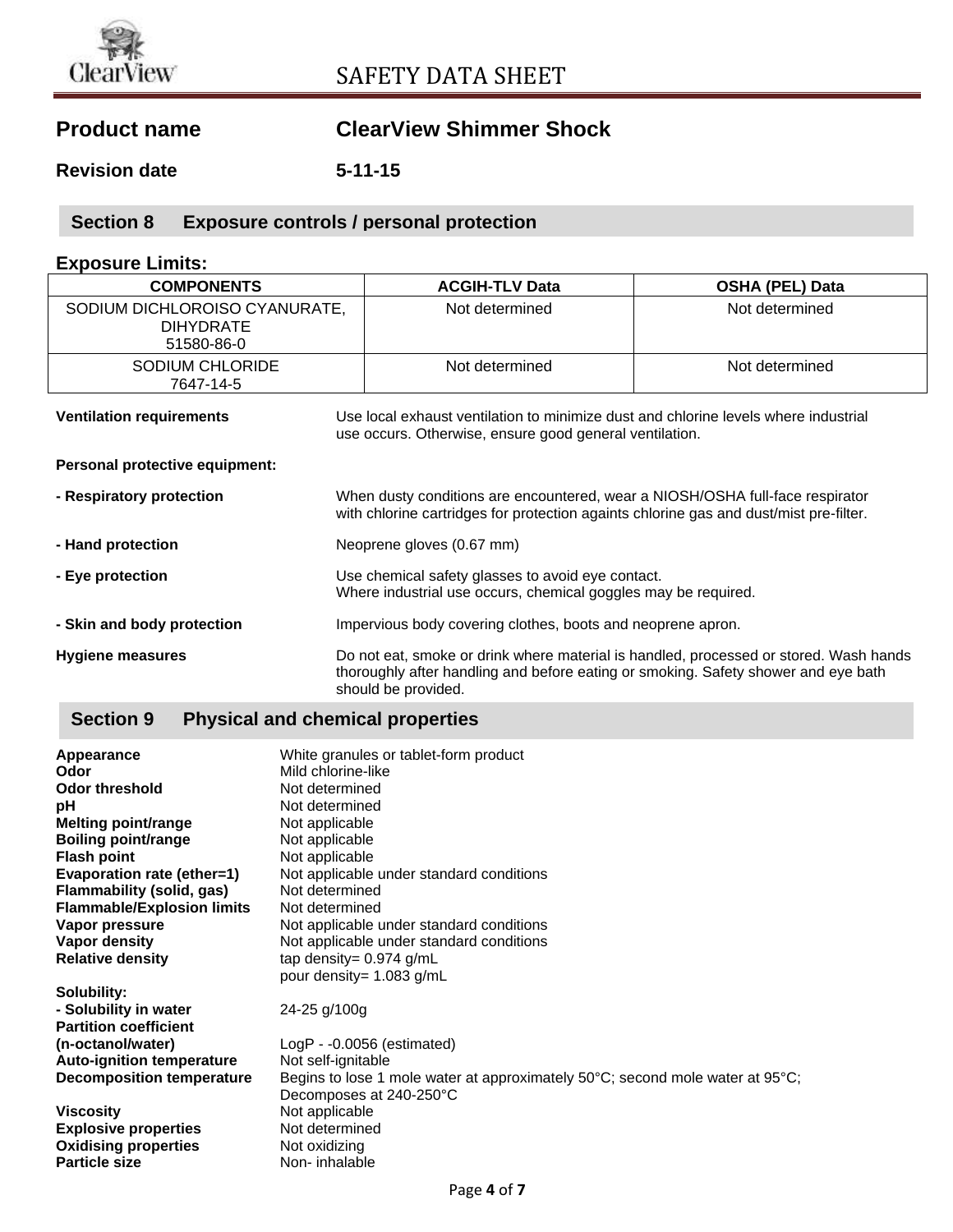

# ClearView SAFETY DATA SHEET

# **Product name ClearView Shimmer Shock**

**Revision date 5-11-15**

| Section 10 Stability and reactivity          |                                                                                                                                                                                          |
|----------------------------------------------|------------------------------------------------------------------------------------------------------------------------------------------------------------------------------------------|
| <b>Reactivity</b>                            | Begins to lose one mole of water at approximately 50°C                                                                                                                                   |
| <b>Stability</b>                             | Stable under normal conditions                                                                                                                                                           |
| <b>Possibility of hazardous</b><br>reactions | If this material becomes damp/wet or contaminated in a container, the formation of<br>nitrogen trichloride gas may occur and an explosive condition may exist.                           |
| <b>Conditions to avoid</b>                   | Heating above decomposition temperature<br>Do not package in paper or cardboard.                                                                                                         |
| <b>Materials to avoid</b>                    | Organic materials, reducing agents, nitrogen containing materials, other oxidizers,<br>acids, bases, oils, grease, sawdust, dry fire extinguishers containing<br>monoammonium compounds. |
| <b>Hazardous decomposition</b><br>products   | Nitrogen trichloride, chlorine, carbon monoxide                                                                                                                                          |

## **Section 11 Toxicological information**

| <b>Acute toxicity:</b> |
|------------------------|
|                        |

| - Rat oral LD50                                            | 1671 mg/kg                                                                                                                                                   |
|------------------------------------------------------------|--------------------------------------------------------------------------------------------------------------------------------------------------------------|
| - Rat dermal LD50                                          | >5000 mg/kg                                                                                                                                                  |
| - Dermal irritation (rabbit)                               | Severe irritant                                                                                                                                              |
| - Eye irritation (rabbit)                                  | Severe irritant                                                                                                                                              |
| <b>Dermal sensitization</b>                                | Not a sensitizer.                                                                                                                                            |
| <b>Immediately Dangerous to Life</b><br>or Health (IDLH)   | No level has been established for the components or the product itself.                                                                                      |
| <b>Effects of overexposure:</b><br><b>Chronic toxicity</b> | Chronic inhalation exposure may cause impairment of lung function and<br>permanent lung damage.                                                              |
| <b>Mutagenicity</b>                                        | Not mutagenic in five Salmonella strains with or without metabolic activation.                                                                               |
| Carcinogenicity                                            | Not classified by IARC, OSHA, EPA.<br>Not included in NTP 12th Report on Carcinogens                                                                         |
| <b>Reproductive toxicity</b>                               | Sodium dichloroisocyanuric acid when given orally to pregnant mice from day 6 to<br>day 15 of gestation, did not induce any significant teratogenic effects. |

## **Section 12 Ecological information**

| <b>Aquatic toxicity :</b> |  |
|---------------------------|--|
|---------------------------|--|

| - 96 Hour-LC50, Fish          | 0.22 mg/l (rainbow trout)<br>0.28 mg/l (bluegill sunfish) |
|-------------------------------|-----------------------------------------------------------|
| - 48 hour-LC50, Daphnia magna | $0.2$ mg/                                                 |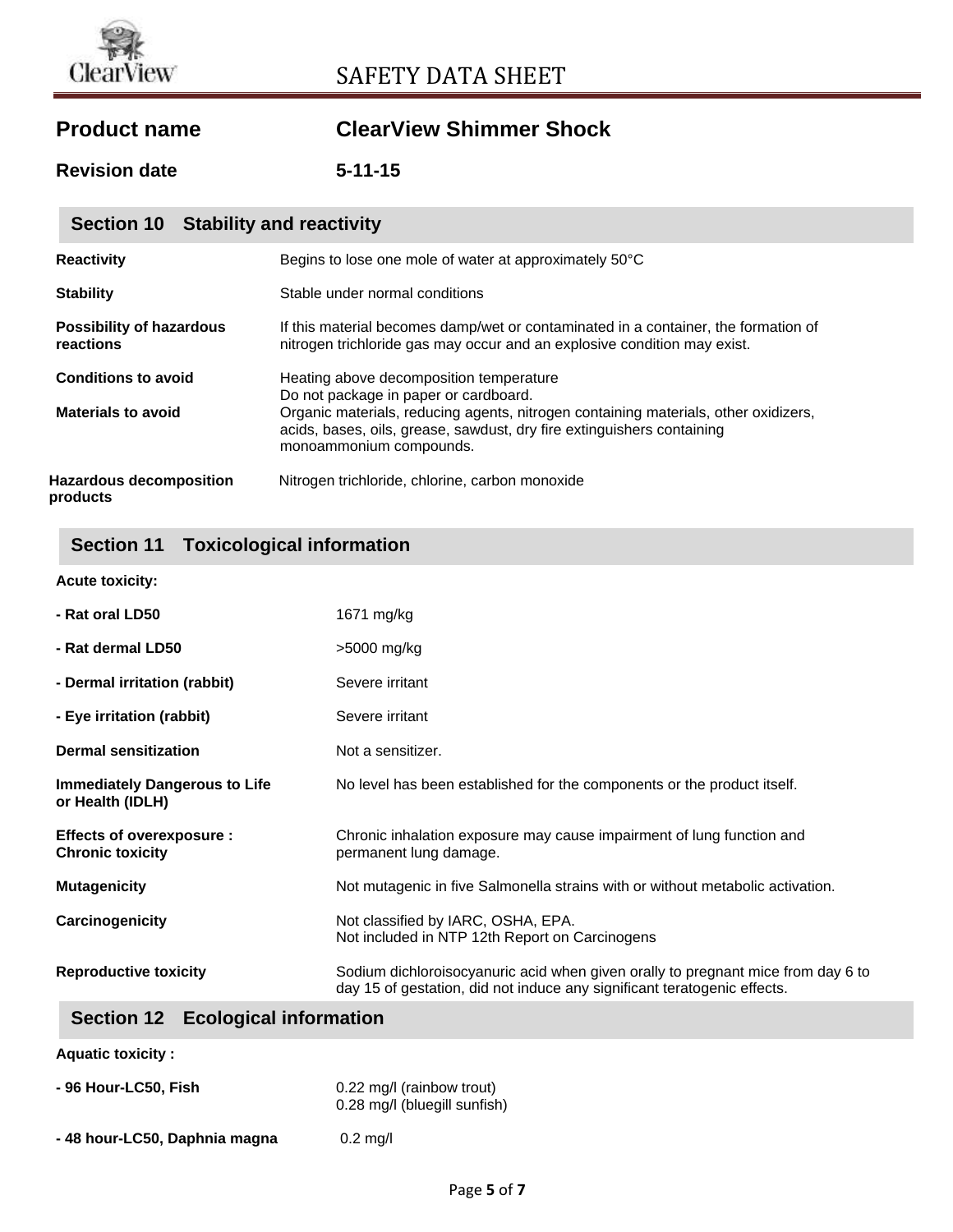# **Product name ClearView Shimmer Shock**

**Revision date 5-11-15**

| Section 12 Ecological information (continued)                                                                                                        |                                                                                                                                                                        |  |
|------------------------------------------------------------------------------------------------------------------------------------------------------|------------------------------------------------------------------------------------------------------------------------------------------------------------------------|--|
| <b>Avian toxicity:</b><br>- Oral LD50, Bobwhite quail<br>- Oral LD50, Mallard duck<br>- Dietary LC50, Mallard duck<br>- Dietary LC50, Bobwhite quail | 730 mg/kg<br>3300 mg/kg<br>>10,000 ppm<br>$>10,000$ ppm                                                                                                                |  |
| Persistence and degradability                                                                                                                        | Not readily biodegradable. Rapidly hydrolyses in water into Cyanuric acid                                                                                              |  |
| <b>Bioaccumulative potential</b>                                                                                                                     | Not expected to bioaccumulate                                                                                                                                          |  |
| <b>Mobility in soil</b>                                                                                                                              | The degradation product, Cyanuric acid, is weakly adsorbed to and highly mobile<br>in all soils                                                                        |  |
| <b>Section 13</b><br><b>Disposal considerations</b>                                                                                                  |                                                                                                                                                                        |  |
| Waste disposal                                                                                                                                       | Care must be taken to prevent environmental contamination from the use of this<br>material. Dispose of in a safe manner in accordance with local/national regulations. |  |

### **Section 14 Transport information**

| <b>UN No. UN3077</b><br>PROPER SHIPPING NAME: Environmentally Hazardous Substance, Solid, n.o.s.<br>(Sodium dichloroisocyanurate dihydrate)<br>Class: 9 - Miscellaneous Hazardous Material<br>Label: 9<br>Marking: Marine Pollutant<br>Packing Group: III | Non-Bulk Packaging: Not Regulated under DOT unless transported by Vessel |
|-----------------------------------------------------------------------------------------------------------------------------------------------------------------------------------------------------------------------------------------------------------|--------------------------------------------------------------------------|
|-----------------------------------------------------------------------------------------------------------------------------------------------------------------------------------------------------------------------------------------------------------|--------------------------------------------------------------------------|

**Disposal of Packaging** Empty containers should be disposed of in accordance with all applicable laws

and regulations.

Note: Certain shipping modes or package sizes may have exceptions from the transport regulations and may be classified as Consumer Commodity and Limited Quantity. The classification provided may not reflect those exceptions and may not apply to all shipping modes or package sizes.

| <b>IMDG</b>    | UN No. 3077<br>Proper shipping name: Environmentally hazardous substance, solid, n.o.s<br>(Sodium Dichloroisocyanurate,dihydrate)<br>Class: 9 - Miscellaneous Dangerous Substances and Articles<br>Label: 9<br>Mark: MARINE POLLUTANT<br>Packing Group: III                                                                      |
|----------------|----------------------------------------------------------------------------------------------------------------------------------------------------------------------------------------------------------------------------------------------------------------------------------------------------------------------------------|
| <b>ADR/RID</b> | UN No. 3077<br>Proper shipping name: Environmentally hazardous substance, solid, n.o.s<br>(Sodium Dichloroisocyanurate,dihydrate)<br>Class: 9 - Miscellaneous Dangerous Substances and Articles<br>Classification Code: M7<br>Hazard identification No: 90<br>Packing group: III<br>Marking: Environmentally hazardous substance |